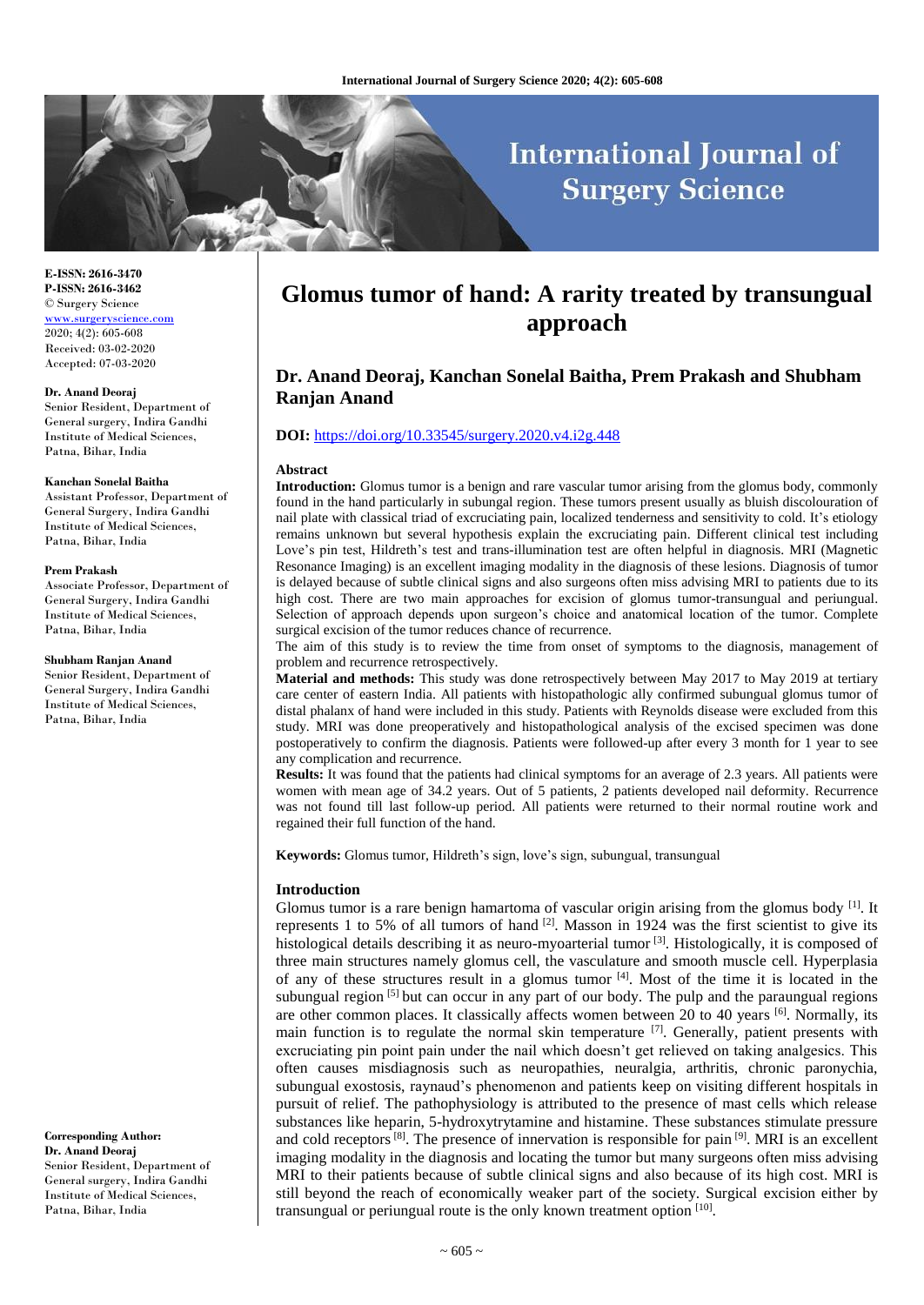Although glomus tumor is a benign tumor but sarcomatous changes has been seen as an exception [11].

#### **Material and Methods**

It was a retrospective study carried out in a tertiary care hospital in eastern India between May 2017 to May 2019. Data was obtained retrospectively from hospital records and the patients were called for clinical follow-up. 5 patients with histopathologically confirmed subungual glomus tumor of distal phalanx of hand were included in this study. Patients presenting with Raynaud's syndrome were excluded. All patients were female. The mean age of patients was 34.2 years (range 28-42 years). The right hand was affected in 3 patients and left hand was affected in 2 patients. The index finger was the most common digit to be involved  $(n=3)$  followed by ring and middle finger (n=1 each) [Table 1]. The mean duration of symptoms before diagnosis was 2.3 years (range 1-3 years). All patients had pain in the nail bed and 3 patients had sensitivity to cold. Clinically, tenderness was assessed by the Love's pin test [12] (the patient experiences severe excruciating pain when the nailplate over the lesion is pressed with a pin head or tip of a ball

point pen) which was positive in all patients. The Hildreth's test<sup>[13]</sup>(disappearance of pain and tenderness over the lesion after application of a tourniquet cuff proximally in the arm) was also positive in all patients. MRI scan was done preoperatively to identify the lesion [Fig.1]. Informed consent was taken from all patients before surgery. Surgical excision of tumor was done under local anaesthesia (2% xylocaine) using ring block technique. Transungual approach was used in all patients. The nail plate was carefully elevated without damaging the germinal matrix of nail. The tumor was identified by bluish –red discoloration in the nail bed. A vertical incision was made in the nail bed over the tumor. The nail bed was retracted and tumor was excised completely [Fig. 2]. Haemostasis was achieved. The nail plate was repositioned without suturing over the nail bed and compression dressing was done over the finger. Histopathological analysis was done postoperatively to confirm the diagnosis. Check dressing was done on 3<sup>rd</sup>day. The nail plate usually fell off in 4-6 weeks and new nail was completely formed in 8-10 weeks. Patients were followed-up after every 3 month for 1 year to see any complications and recurrence.



**Fig 1:** MRI film showing glomus tumor **Fig 2:** Showing excision of glomus tumor

# in distal phalanx of ring finger through transungual approach.

developed nail deformity in follow up period. None of the patients had recurrence of the tumor till the last follow-up.

| Age(years) | <b>Sex</b> | Side | <b>Finger</b> | <b>Symptoms</b>        | <b>Duration</b> | Signs                                        | <b>Histopathology</b> | complications  |
|------------|------------|------|---------------|------------------------|-----------------|----------------------------------------------|-----------------------|----------------|
| 28         |            | Rt   | Index         | Pain, cold sensitivity | vear            | $Lv$ (+ve), Hd (+ve), Localised tenderness   | $(+ve)$               | Nil            |
|            |            |      | Index         | pain                   | 3 vears         | $Lv(+ve)$ , $Hd(+ve)$ , Localised tenderness | $+ve)$                | Nail deformity |
| 30         |            |      | Index         | Pain                   | 2 years         | $Lv(+ve)$ , $Hd(+ve)$ , Localised tenderness | $(+ve)$               | Nil            |
| 36         |            | Rt   | Middle        | Pain, cold sensitivity | 2.5 years       | $Lv(+ve)$ , $Hd(+ve)$ , Localised tenderness | $(+ve)$               | Nail deformity |
| 42         |            | Rt   | Ring          | Pain, cold sensitivity | 3 years         | $Lv(+ve)$ , $Hd(+ve)$ , Localised tenderness | $(+ve)$               | Nil            |

# **Table 1:** Clinical details of the patients

### **Discussion**

**Results**

Glomus tumor arises from glomus body. It is rare, benign, and vascular neoplasm. The glomus body is an arterio-venous

Histopathology confirmed the diagnosis of glomus tumor in all patients. All patients had complete relief of pain. Two patients

> anastomosis found beneath the nails and on ventral aspect of tip of finger. This glomus body controls blood pressure and temperature by regulating blood flow in the cutaneous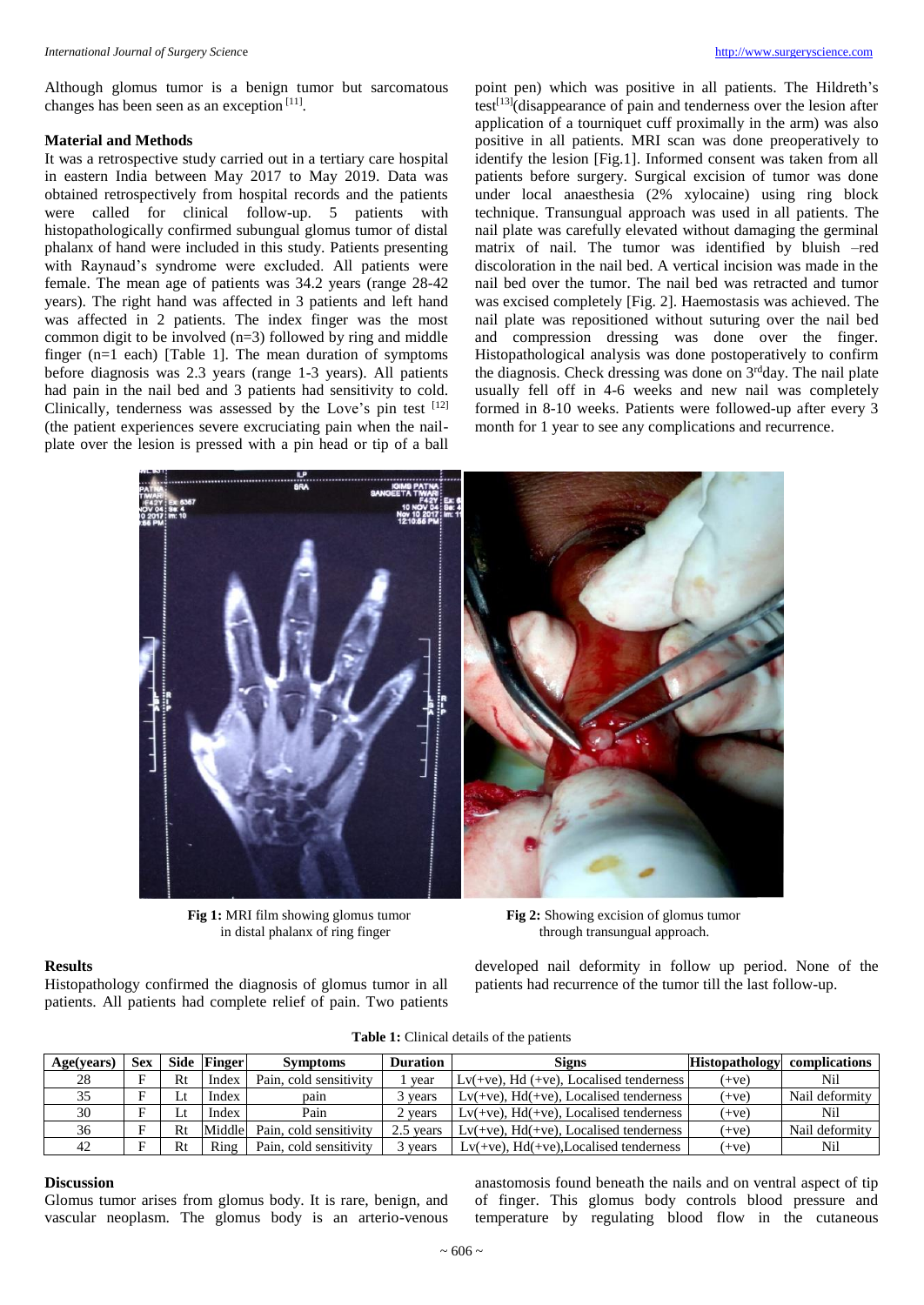vasculature  $[7, 12]$ . The middle age women are mainly predisposed for these tumor <sup>[14]</sup>. Grossly, these tumors present as a small, slightly raised, bluish or pinkish red, painful nodule, and when subungual in location can elevate, deform and discolour the nail. Microscopically, the lumen of the anastomotic vessel is tortuous and dilated, lined by a single endothelium layer. This layer is supported by fibrous layer, which is surrounded by cuboidal or rounded endothelial cells - the glomus cell. A collagen fibre stroma is present between the endothelial cells, which contain nerve fibres [15]. Infiltration of surrounding tissue is not seen. An incomplete capsule surrounding the lesion is present [16]. This tumor account for 1-5% of soft tissue tumors of hand and 75% of them are subungual in location  $[2, 5]$ . In our series, all the 5 tumors were subungually located. The tumor is most commonly seen between 20-40 years of age, with women being affected 4 times more than men  $[6, 14]$ . The mean age in our series was 34.2 years and all were women. Various studies show that a long duration of symptoms with various erroneous diagnosis seems to be the rule rather than exception  $[3, 12, 16, 17]$ . In our study, the mean duration of symptoms was 2.3 years (range 1-3 years). The two largest reported series of subungual glomus tumor emphasize the importance of clinical diagnosis based on the clinical triad of excruciating pain, localized tenderness, and sensitivity to cold  $[3, 16]$ . In our series, all patients had pain and localized tenderness but only 3 had sensitivity to cold. The Love's test and Hildreth's test were positive which are considered "virtually pathogonomic" of glomus tumor [12, 13]. Bluish or pinkish red discoloration was visible through nail plate in 26-50% of the subungual lesions  $[3, 5, 16]$ . In our series 3 patients had visible discoloration under nail. In subungual lesion, nail deformity can occur<sup>[3]</sup>. Patients kept on visiting one hospital to another in pursuit of relief before coming to us with incomplete investigation and treatment because this condition can be misdiagnosed as other painful tumors like leiomyoma, haemangioma, neuroma or gouty arthritis, chronic paronychia, subungual exostosis and raynaud's phenomenon [18]. To confirm the diagnosis of subungual glomus tumor, we rely only on clinical tests and MRI. MRI helps to locate the tumor in nail bed. It appears slightly hypointense on T1 and hyperintense on T2<sup>[19]</sup>. Surgical excision is the treatment of choice for subungual glomus tumor [3, 14, 16]. It was done through transungual approach under local anaesthesia (2% xylocaine) using ring block technique in all the cases which is recommended by Carroll and Berman and Van Geertruyden et al. [3, 16]. The nail falls off over a few weeks and takes 8 to 10 weeks for appearance of new nail. Periungual approach, Keyser-Littler approach and Nailpreserving modified lateral subperiosteal approach is the other known treatment option [18].

Surgical complications are nail deformity and recurrence of tumor. Chances of longitudinal ridge or complete split nail deformity are high with the transungual approach  $[15, 18]$ . The incidence of nail deformity after this approach varies from 3.3% to as high as  $26.3\%$  <sup>[3, 20]</sup>. Almost 4-50% recurrence rate after the surgical excision is noted in the literature. While 'early recurrence' is thought to be due to of incomplete excision [16] and 'late recurrence' is attributed to the development of a new lesion at or near the excision site [3]. True recurrence of the tumor is rare <sup>[16]</sup>. We had not found any recurrence during follow up period of 1 year. The limitation of our study is that since it is rare tumor, very few cases formed a part of this study.

# **Conclusion**

Glomus tumor is a rare entity and they frequently escape diagnosis because these are small in size and have subtle clinical signs. So, a high index of suspicion and awareness is needed for a proper and timely diagnosis. History and clinical examination forms the core part of diagnosis. MRI should be routinely performed for proper location of the tumor. Surgical excision is the only treatment option available.

Abbreviation:  $F =$  Female,  $Rt =$  Right,  $Lt =$  Left,  $Lv =$  Love's test,  $Hd = Hildreth's test, (+ve) = positive$ 

### **References**

- 1. McDermott EM, Weiss AP. Glomus tumors. J Hand Surg Am. 2006; 31:1397–400.
- 2. Won L, Soon BK, Sang HC *et al*. Glomus tumor of the hand. Archplast surg. 2015; 42(3):295–301.
- 3. Van Geertruyden J, Lorea P. Goldschmidt D, de Fontaine S, Schuind F, Kinnen L, *et al*. Glomus tumours of the hand. A retrospective study of 51 cases. J Hand Surg Br. 1996; 21:257–260.
- 4. Sethu C, Sethu AU. Glomus tumor Ann R Coll Surg Engl. 2016; 98(1):e1–e2.
- 5. Vasisht B, Watson HK, Joseph E *et al*. Digital glomus tumors: a 29-year experience with lateral subperiosteal approach. Plast Reconstr Surg. 2004; 114(6):1486–9.
- 6. Kamarashev J, French LE, Dummer R, Kerl K. Symplastic glomus tumor – a rare but distinct benign histological variant with analogy to other 'ancient' benign skin neoplasms. J Cutan Pathol. 2009; 1:099–1,102.
- 7. Dong-Keun Shin, Min-Su Kim, Sang-Woo Kim, Seong –Ho Kim. A Painful Glomus Tumor on the Pulp of the Distal Phalanx. J Korean Neurosurg Soc. 2010; 48(2):185–187.
- 8. Lee CH, Byeon JH, Rhie JW et al. Clinical analysis of twenty cases of glomus tumor in the digits. J Korean Soc Plast Reconstr Surg. 1995; 22:169–78.
- 9. Rodriguez JM, Idoate MA, Pardo-Mindan FJ. The role of mast cells in glomus tumours: report of a case of an intramuscular glomus tumor with a prominent macrocytic component Histopathology. 2003; 42:307–8.
- 10. 10.Grover C, Khurana A, Jain R, Rathi V. Transungual surgical excision of subungual glomus tumor. J Cutan Aesthet Surg, 2013, 196-203. [PMCID:PMC3884883][PubMed:24470715]
- 11. López-Ríos F, Rodríguez-Peralto JL, Castaño E, Ballestín C. Glomangiosarcoma of the lower limb: a case report with a literature review. J Cutan Pathol. 1997; 24(9):571–4.
- 12. Bhaskaranand K, Navadgi BC. Glomus tumour of the hand. J Hand Surg Br. 2002; 27:229–31.
- 13. Giele H. Hildreth's test is a reliable clinical sign for the diagnosis of glomus tumor. J Hand Surg Br. 2002; 27:157– 8.
- 14. Moon SE, Won JH, Kwon OS, Kim JA. Subungual glomus tumor clinical manifestation and outcome of surgical treatment. J Dermatol. 2004; 31:993-997.
- 15. Samaniego E, Crespo A, Sanz A. Key diagnostic features and treatment of subungual glomus tumor. Actas Dermosifiliogr. 2009; 100:875-882.
- 16. Carroll RE, Berman AT. Glomus tumors of the hand: review of the literature and report on twenty-eight cases. J Bone Joint Surg Am, 1972, 691–703.
- 17. Tomak Y, Akcay I, Dabak N, Eroglu L. Subungual glomus tumor of hand: Diagnosis and treatment of 14 cases. Scand J Plast Reconstr Surg Hand Surg. 2003; 37:121-4. [PubMed:12755514]
- 18. Morey VM, Garg B, Kotwal PP. Glomustumors of the hand: Review of literature. J of Clinical Orthopaedics and Trauma. 2016; 7:286-291.